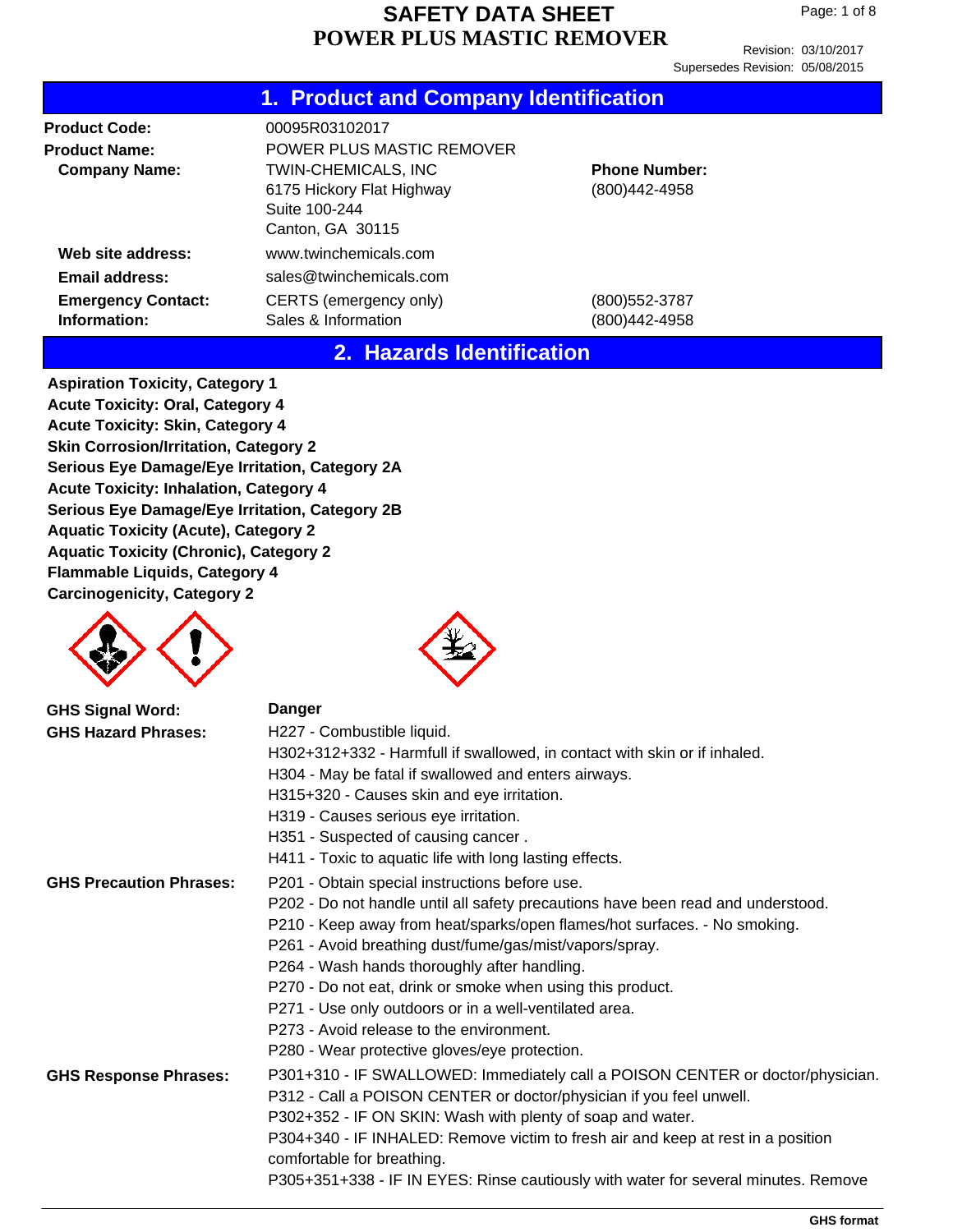Revision: 03/10/2017 ersedes Revision: 05/08/2015

|                                                         |                                          |                                                                                                                                                                             | Superseaes Revision. 05/06/2015                                                                                                                                                                                                                                                                                                                                                                                                                                                                                            |
|---------------------------------------------------------|------------------------------------------|-----------------------------------------------------------------------------------------------------------------------------------------------------------------------------|----------------------------------------------------------------------------------------------------------------------------------------------------------------------------------------------------------------------------------------------------------------------------------------------------------------------------------------------------------------------------------------------------------------------------------------------------------------------------------------------------------------------------|
|                                                         |                                          | poison control center or physician.<br>P330 - Rinse mouth.<br>P331 - Do NOT induce vomiting.<br>P363 - Wash contaminated clothing before reuse.<br>P391 - Collect spillage. | contact lenses, if present and easy to do. Continue rinsing. Call a poison control center<br>or physician for treatment advice. Have product container or label with you when calling<br>P308+313 - IF exposed or concerned: Get medical attention/advice.<br>P332+313 - If skin irritation occurs, get medical advice/attention.<br>P337+313 - If eye irritation persists, get medical advice/attention.<br>P362 - Take off contaminated clothing and wash before re-use.                                                 |
|                                                         |                                          | foam to extinguish.                                                                                                                                                         | P370+378 - In case of fire, use water spray, dry chemical, carbon dioxide or appropriate                                                                                                                                                                                                                                                                                                                                                                                                                                   |
| <b>Phrases:</b>                                         | <b>GHS Storage and Disposal</b>          | P403+235 - Store in cool/well-ventilated place.<br>P405 - Store locked up.                                                                                                  |                                                                                                                                                                                                                                                                                                                                                                                                                                                                                                                            |
|                                                         |                                          |                                                                                                                                                                             | P501 - Dispose of contents/container to qualified waste facility according to regulations.                                                                                                                                                                                                                                                                                                                                                                                                                                 |
| <b>Potential Health Effects</b><br>(Acute and Chronic): |                                          |                                                                                                                                                                             | Prolonged or repeated skin contact may cause defatting and dermatitis.                                                                                                                                                                                                                                                                                                                                                                                                                                                     |
|                                                         |                                          |                                                                                                                                                                             | Chronic: May cause liver and kidney damage. Sophisticated modeling has clearly proven<br>that 2-butoxyethanol does not build up in the body under any kinds of normal use.                                                                                                                                                                                                                                                                                                                                                 |
| Inhalation:                                             |                                          |                                                                                                                                                                             | Harmful if inhaled. May cause narcotic effects in high concentration. May cause lung<br>damage. May cause central nervous system effects such as nausea and headache.<br>Material is irritating to mucous membranes and upper respiratory tract. Aspiration may<br>lead to pulmonary edema. Vapors may cause dizziness or suffocation.                                                                                                                                                                                     |
| <b>Skin Contact:</b>                                    |                                          | hemolysis in humans. May cause skin irritation.                                                                                                                             | May cause irritation with burning pain, itching and redness. Substance is rapidly<br>absorbed through the skin. Causes symptoms similar to those of inhalation. Skin<br>sensitization testing with human volunteers produced negative results. A skin notation is<br>not recommended by ACGIH, based on estimates from physiologically based<br>pharmacokinetic models which indicate that, even in worst-case dermal-exposure<br>scenarios, 2-butoxyethanol is not absorbed in amounts sufficient to cause red blood cell |
|                                                         |                                          |                                                                                                                                                                             | Prolonged and/or repeated contact may cause irritation and/or dermatitis.                                                                                                                                                                                                                                                                                                                                                                                                                                                  |
| <b>Eye Contact:</b><br>Ingestion:                       |                                          | Causes redness and pain. Causes mild eye irritation.<br>fatal.                                                                                                              | Aspiration hazard. May cause irritation of the digestive tract. Harmful if swallowed. May<br>cause gastrointestinal irritation with nausea, vomiting and diarrhea. Prolonged or<br>repeated exposure may cause allergic reactions in certain sensitive individuals.<br>Aspiration of material into the lungs may cause chemical pneumonitis, which may be                                                                                                                                                                  |
|                                                         | 3.                                       |                                                                                                                                                                             | <b>Composition/Information on Ingredients</b>                                                                                                                                                                                                                                                                                                                                                                                                                                                                              |
| CAS#                                                    |                                          | <b>Hazardous Components (Chemical Name)</b>                                                                                                                                 | Concentration                                                                                                                                                                                                                                                                                                                                                                                                                                                                                                              |
| 64742-47-8                                              |                                          | Hydrotreated light distillate (petroleum)                                                                                                                                   | 15.0 -30.0 %                                                                                                                                                                                                                                                                                                                                                                                                                                                                                                               |
| 111-76-2                                                | Glycol Ether EB}                         | Ethanol, 2-Butoxy- {Ethylene glycol n-butyl ether, 4.0 -10.0 %                                                                                                              |                                                                                                                                                                                                                                                                                                                                                                                                                                                                                                                            |
| 9016-45-9                                               | Poly(oxy-1,2-ethanediyl),<br>Ethoxylate} | .alpha.-(nonylphenyl)-.omega.-hydr {Nonylphenol                                                                                                                             | $2.0 - 5.0 %$                                                                                                                                                                                                                                                                                                                                                                                                                                                                                                              |

64742-94-5 Solvent naphtha (petroleum), Heavy arom. 60.0 -80.0 %

Licensed to PDQ Manufacturing, Inc **GHS format**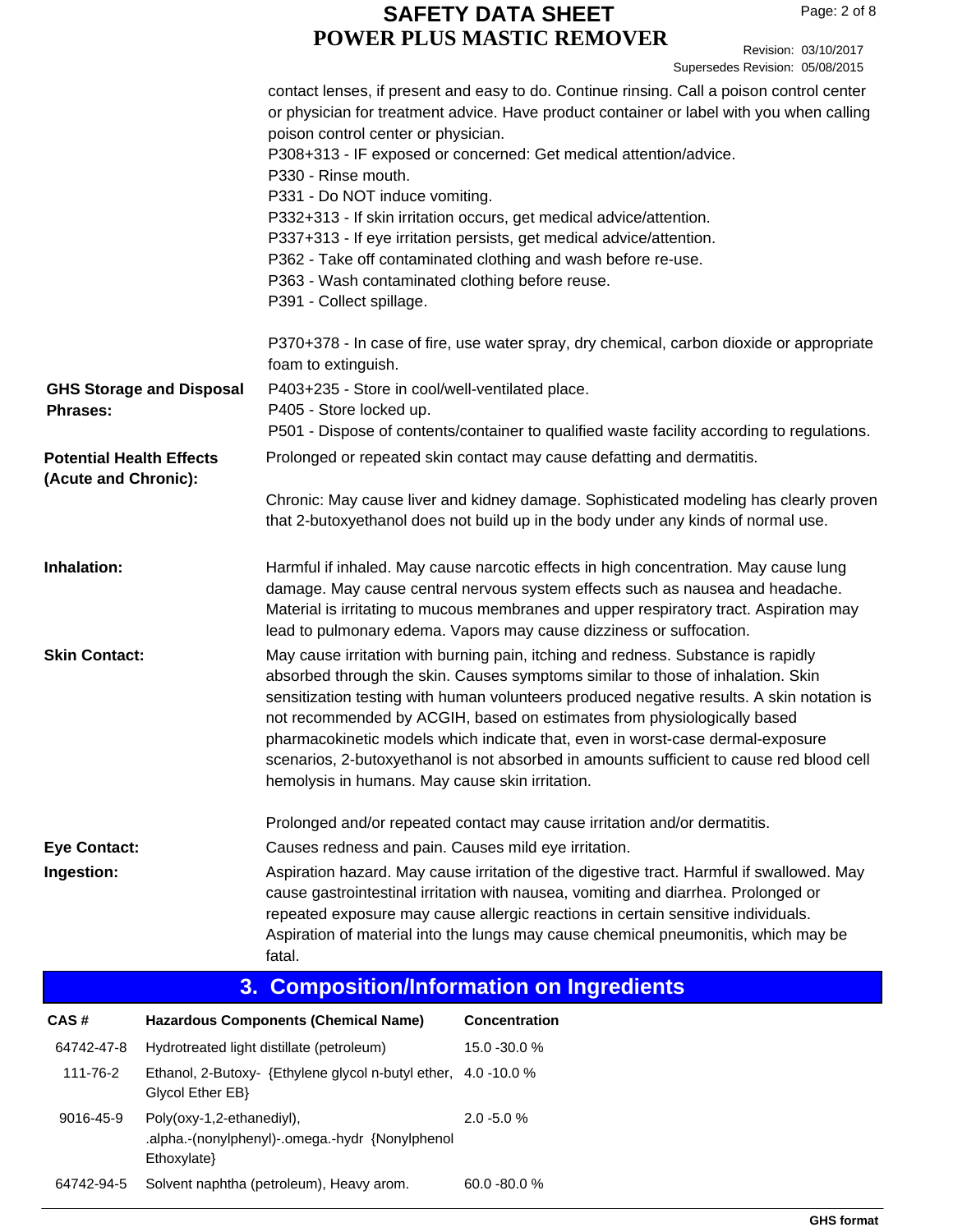Revision: 03/10/2017 Supersedes Revision: 05/08/2015

|  | <b>4. First Aid Measures</b> |
|--|------------------------------|
|  |                              |

| <b>Emergency and First Aid</b><br><b>Procedures:</b> |                                                                                                                                                                                                                                                                                                                                                                                                                                                                                                                                                                                                                                                                          |  |  |  |
|------------------------------------------------------|--------------------------------------------------------------------------------------------------------------------------------------------------------------------------------------------------------------------------------------------------------------------------------------------------------------------------------------------------------------------------------------------------------------------------------------------------------------------------------------------------------------------------------------------------------------------------------------------------------------------------------------------------------------------------|--|--|--|
| In Case of Inhalation:                               | If inhaled, remove to fresh air. If breathing is difficult, give oxygen. Get medical aid<br>immediately. Remove from exposure and move to fresh air immediately. Do NOT use<br>mouth-to-mouth resuscitation.                                                                                                                                                                                                                                                                                                                                                                                                                                                             |  |  |  |
| In Case of Skin Contact:                             | In case of contact, flush skin with plenty of water. Remove contaminated clothing and<br>shoes. Get medical aid if irritation develops and persists. Wash clothing before reuse.<br>Get medical aid if irritation develops or persists.                                                                                                                                                                                                                                                                                                                                                                                                                                  |  |  |  |
| In Case of Eye Contact:                              | Flush eyes with plenty of water for at least 15 minutes, occasionally lifting the upper and<br>lower eyelids. Get medical aid immediately. If irritation develops, get medical aid.                                                                                                                                                                                                                                                                                                                                                                                                                                                                                      |  |  |  |
| In Case of Ingestion:                                | Potential for aspiration if swallowed. Get medical aid immediately. Never give anything<br>by mouth to an unconscious person. If vomiting occurs naturally, have victim lean<br>forward. Call a poison control center. If swallowed, wash out mouth with water provided<br>person is conscious. Call a physician. If conscious and alert, rinse mouth and drink 2-4<br>cupfuls of milk or water.                                                                                                                                                                                                                                                                         |  |  |  |
| <b>Signs and Symptoms Of</b><br><b>Exposure:</b>     | Exposure can cause: Nausea, headache, and vomiting. To the best of our knowledge,<br>the chemical, physical, and toxicological properties have not been thoroughly<br>investigated.                                                                                                                                                                                                                                                                                                                                                                                                                                                                                      |  |  |  |
| <b>Note to Physician:</b>                            | None known.                                                                                                                                                                                                                                                                                                                                                                                                                                                                                                                                                                                                                                                              |  |  |  |
|                                                      |                                                                                                                                                                                                                                                                                                                                                                                                                                                                                                                                                                                                                                                                          |  |  |  |
|                                                      | <b>5. Fire Fighting Measures</b>                                                                                                                                                                                                                                                                                                                                                                                                                                                                                                                                                                                                                                         |  |  |  |
| <b>Flash Pt:</b>                                     | > 62.00 C Method Used: Estimate                                                                                                                                                                                                                                                                                                                                                                                                                                                                                                                                                                                                                                          |  |  |  |
| <b>Explosive Limits:</b>                             | LEL: No data.<br>UEL: No data.                                                                                                                                                                                                                                                                                                                                                                                                                                                                                                                                                                                                                                           |  |  |  |
| <b>Autoignition Pt:</b>                              | No data.                                                                                                                                                                                                                                                                                                                                                                                                                                                                                                                                                                                                                                                                 |  |  |  |
|                                                      | Suitable Extinguishing Media:Use water spray, dry chemical, carbon dioxide, or appropriate foam. Suitable: In case of<br>fire, use water, dry chemical, chemical foam, or alcohol-resistant foam.                                                                                                                                                                                                                                                                                                                                                                                                                                                                        |  |  |  |
| <b>Fire Fighting Instructions:</b>                   | As in any fire, wear a self-contained breathing apparatus in pressure-demand,<br>MSHA/NIOSH (approved or equivalent), and full protective gear. During a fire, irritating<br>and highly toxic gases may be generated by thermal decomposition or combustion. Use<br>water spray to keep fire-exposed containers cool. Will burn if involved in a fire.<br>Combustible liquid and vapor. Protective Equipment: Wear self-contained breathing<br>apparatus and protective clothing to prevent contact with skin and eyes. Vapors may be<br>heavier than air. They can spread along the ground and collect in low or confined areas.<br>Containers may explode when heated. |  |  |  |
| <b>Flammable Properties and</b>                      | No data available.                                                                                                                                                                                                                                                                                                                                                                                                                                                                                                                                                                                                                                                       |  |  |  |
| Hazards:                                             |                                                                                                                                                                                                                                                                                                                                                                                                                                                                                                                                                                                                                                                                          |  |  |  |
| <b>Hazardous Combustion</b>                          | No data available.                                                                                                                                                                                                                                                                                                                                                                                                                                                                                                                                                                                                                                                       |  |  |  |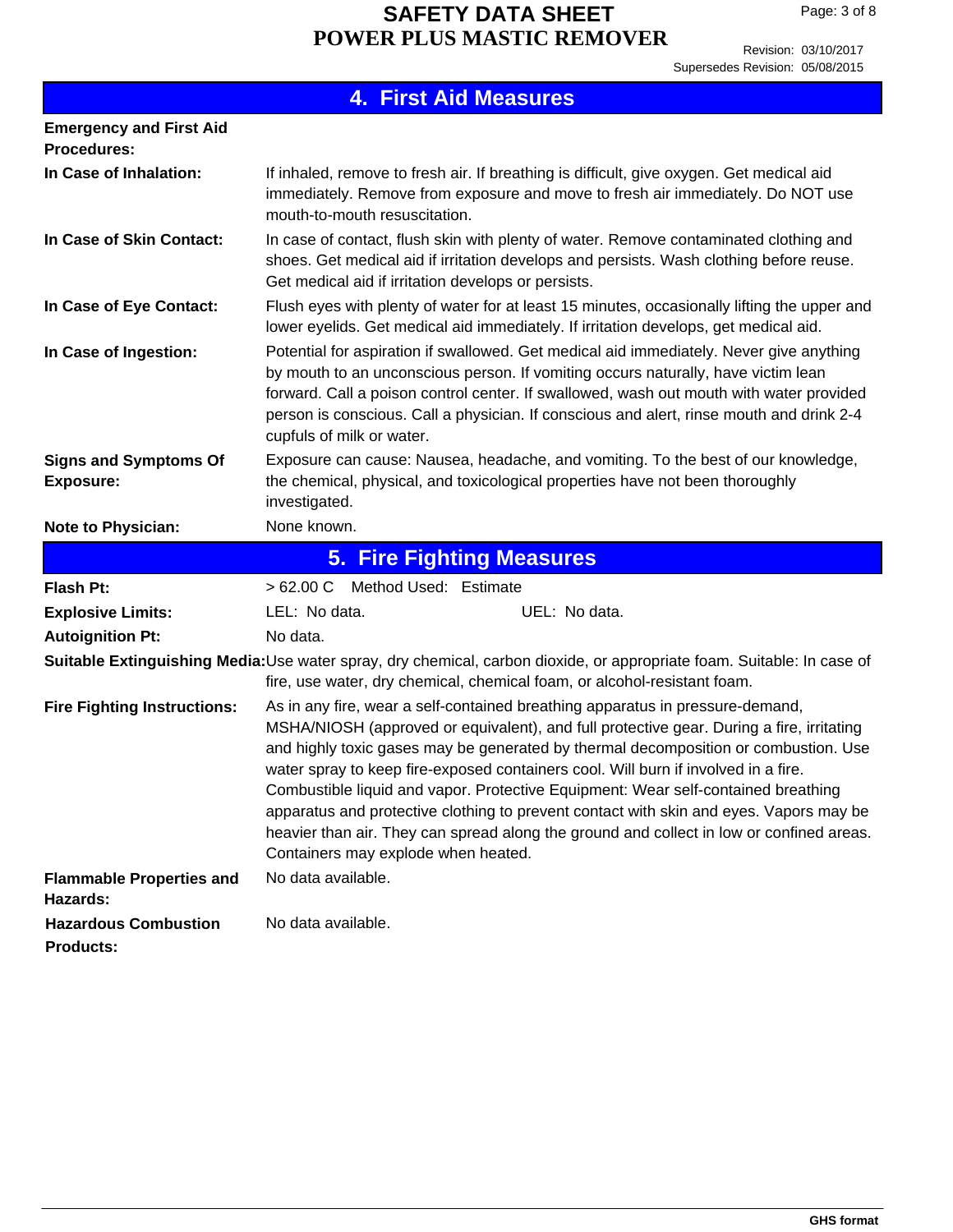Revision: 03/10/2017 Supersedes Revision: 05/08/2015

| <b>6. Accidental Release Measures</b><br>Use proper personal protective equipment as indicated in Section 8.<br><b>Steps To Be Taken In Case</b><br>Spills/Leaks: Absorb spill with inert material (e.g. vermiculite, sand or earth), then place<br><b>Material Is Released Or</b><br>in suitable container. Avoid runoff into storm sewers and ditches which lead to<br>Spilled:<br>waterways. Clean up spills immediately, observing precautions in the Protective<br>Equipment section. Remove all sources of ignition. Provide ventilation. Wear a self<br>contained breathing apparatus and appropriate personal protection. (See Exposure<br>Controls, Personal Protection section). Use a spark-proof tool. Do not let this chemical<br>enter the environment. PROCEDURE(S) OF PERSONAL PRECAUTION(S)<br>Wear respirator, chemical safety goggles, rubber boots, and heavy rubber gloves.<br>Methods for cleaning up.<br>Absorb on sand or vermiculite and place in closed containers for disposal. Ventilate area<br>and wash spill site after material pickup is complete. Clean up residual material by<br>washing area with a 2-5% solution of soda ash. |                                   |                                                               |                                                  |                                                                                                                                                                                       |                     |
|---------------------------------------------------------------------------------------------------------------------------------------------------------------------------------------------------------------------------------------------------------------------------------------------------------------------------------------------------------------------------------------------------------------------------------------------------------------------------------------------------------------------------------------------------------------------------------------------------------------------------------------------------------------------------------------------------------------------------------------------------------------------------------------------------------------------------------------------------------------------------------------------------------------------------------------------------------------------------------------------------------------------------------------------------------------------------------------------------------------------------------------------------------------------|-----------------------------------|---------------------------------------------------------------|--------------------------------------------------|---------------------------------------------------------------------------------------------------------------------------------------------------------------------------------------|---------------------|
|                                                                                                                                                                                                                                                                                                                                                                                                                                                                                                                                                                                                                                                                                                                                                                                                                                                                                                                                                                                                                                                                                                                                                                     |                                   |                                                               | <b>7. Handling and Storage</b>                   |                                                                                                                                                                                       |                     |
| <b>Precautions To Be Taken in</b><br>Wash thoroughly after handling. Avoid contact with eyes, skin, and clothing. Empty<br>containers retain product residue, (liquid and/or vapor), and can be dangerous. Keep<br>Handling:<br>container tightly closed. Avoid ingestion and inhalation. Do not pressurize, cut, weld,<br>braze, solder, drill, grind, or expose empty containers to heat, sparks or open flames.<br>Use spark-proof tools and explosion proof equipment. Keep away from heat, sparks and<br>flame. Do not ingest or inhale. Use only in a chemical fume hood. User Exposure: Do not<br>breathe vapor. Use only in a well-ventilated area.                                                                                                                                                                                                                                                                                                                                                                                                                                                                                                         |                                   |                                                               |                                                  |                                                                                                                                                                                       |                     |
| Storing:                                                                                                                                                                                                                                                                                                                                                                                                                                                                                                                                                                                                                                                                                                                                                                                                                                                                                                                                                                                                                                                                                                                                                            | <b>Precautions To Be Taken in</b> |                                                               | Suitable: Keep away from heat, sparks and flame. | Keep away from sources of ignition. Store in a tightly closed container. Store in a cool,<br>dry, well-ventilated area away from incompatible substances. Store in a cool, dry place. |                     |
|                                                                                                                                                                                                                                                                                                                                                                                                                                                                                                                                                                                                                                                                                                                                                                                                                                                                                                                                                                                                                                                                                                                                                                     |                                   |                                                               | 8. Exposure Controls/Personal Protection         |                                                                                                                                                                                       |                     |
| CAS#                                                                                                                                                                                                                                                                                                                                                                                                                                                                                                                                                                                                                                                                                                                                                                                                                                                                                                                                                                                                                                                                                                                                                                | <b>Partial Chemical Name</b>      |                                                               | <b>OSHA TWA</b>                                  | <b>ACGIH TWA</b>                                                                                                                                                                      | <b>Other Limits</b> |
|                                                                                                                                                                                                                                                                                                                                                                                                                                                                                                                                                                                                                                                                                                                                                                                                                                                                                                                                                                                                                                                                                                                                                                     |                                   | 64742-47-8 Hydrotreated light distillate (petroleum) No data. |                                                  | $TLV: 200 \text{ ma/m}$ 3                                                                                                                                                             | No data.            |

| 64742-47-8 | Hydrotreated light distillate (petroleum)                                                   | No data.    | TLV: 200 mg/m3 | No data. |
|------------|---------------------------------------------------------------------------------------------|-------------|----------------|----------|
| 111-76-2   | Ethanol, 2-Butoxy- {Ethylene glycol<br>n-butyl ether, Glycol Ether EB}                      | PEL: 50 ppm | TLV: 20 ppm    | No data. |
| 9016-45-9  | Poly(oxy-1,2-ethanediyl),<br>.alpha.-(nonylphenyl)-.omega.-hydr<br>{Nonylphenol Ethoxylate} | No data.    | No data.       | No data. |
| 64742-94-5 | Solvent naphtha (petroleum), Heavy<br>arom.                                                 | No data.    | No data.       | No data. |

#### **Personal Protective Equipment Symbols:**



| <b>Respiratory Equipment</b><br>(Specify Type): | Follow the OSHA respirator regulations found in 29 CFR 1910.134 or European<br>Standard EN 149. Use respirators and components tested and approved under<br>appropriate government standards such as NIOSH (US) or CEN (EU). Where risk<br>assessment shows air-purifying respirators are appropriate use a full-face respirator with<br>multi- purpose combination (US) or type ABEK (EN 14387) respirator cartridges as a<br>backup to engineering controls. Hand: Compatible chemical-resistant gloves. |  |  |
|-------------------------------------------------|------------------------------------------------------------------------------------------------------------------------------------------------------------------------------------------------------------------------------------------------------------------------------------------------------------------------------------------------------------------------------------------------------------------------------------------------------------------------------------------------------------|--|--|
| <b>Eye Protection:</b>                          | Wear appropriate protective eyeglasses or chemical safety goggles as described by<br>OSHA's eye and face protection regulations in 29 CFR 1910.133 or European Standard<br>EN166. Chemical safety goggles.                                                                                                                                                                                                                                                                                                 |  |  |
| <b>Protective Gloves:</b>                       | Wear appropriate protective gloves to prevent skin exposure.                                                                                                                                                                                                                                                                                                                                                                                                                                               |  |  |
| <b>Other Protective Clothing:</b>               | Wear appropriate protective clothing to prevent skin exposure.                                                                                                                                                                                                                                                                                                                                                                                                                                             |  |  |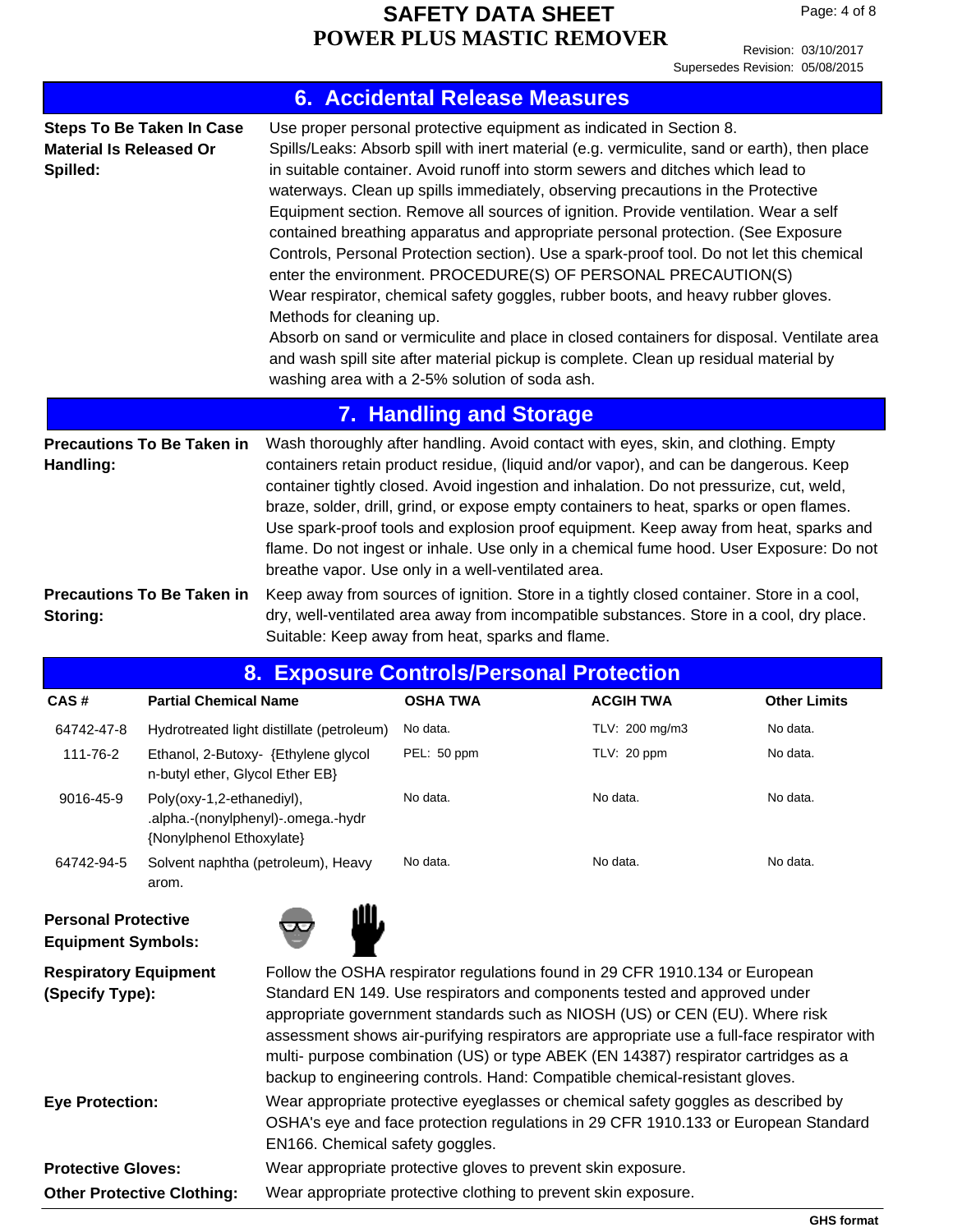Revision: 03/10/2017 Supersedes Revision: 05/08/2015

| <b>Engineering Controls</b>                    | Facilities storing or utilizing this material should be equipped with an eyewash facility and              |
|------------------------------------------------|------------------------------------------------------------------------------------------------------------|
| (Ventilation etc.):                            | a safety shower. Use adequate ventilation to keep airborne concentrations low. Use                         |
|                                                | explosion-proof ventilation equipment. Use only under a chemical fume hood. Safety<br>shower and eye bath. |
| Work/Hygienic/Maintenance<br><b>Practices:</b> | Wash thoroughly after handling.                                                                            |

|                                     | 9. Physical and Chemical Properties    |
|-------------------------------------|----------------------------------------|
| <b>Physical States:</b>             | [X] Liquid<br>[ ] Gas<br>[ ] Solid     |
| <b>Appearance and Odor:</b>         | Clear liquid.                          |
|                                     | solvent odor.                          |
| pH:                                 | <b>NP</b>                              |
| <b>Melting Point:</b>               | NA -70.00 - 58.00 C                    |
| <b>Boiling Point:</b>               | 171.00 C - 401.00 C                    |
| <b>Flash Pt:</b>                    | > 62.00 C Method Used: Estimate        |
| <b>Evaporation Rate:</b>            | $< 1$ (H2O=1)                          |
| Flammability (solid, gas):          | No data available.                     |
| <b>Explosive Limits:</b>            | LEL: No data.<br>UEL: No data.         |
| Vapor Pressure (vs. Air or          | 0.59 MM HG at 20.0 C                   |
| $mm Hg$ :                           |                                        |
| Vapor Density (vs. $Air = 1$ ):     | 4.7                                    |
| Specific Gravity (Water = 1):       | $0.89 - 0.90$<br>at $20.0 \, \text{C}$ |
| <b>Solubility in Water:</b>         | Emulsifiable                           |
| <b>Octanol/Water Partition</b>      | No data.                               |
| Coefficient:                        |                                        |
| <b>Autoignition Pt:</b>             | No data.                               |
| Decomposition Temperature: No data. |                                        |
| <b>Viscosity:</b>                   | Water thin                             |
|                                     | <b>10. Stability and Reactivity</b>    |

| Stability:                                                  | Unstable [ 1<br>Stable [X]                                                                                                  |
|-------------------------------------------------------------|-----------------------------------------------------------------------------------------------------------------------------|
| <b>Conditions To Avoid -</b><br>Instability:                | ignition sources, Incompatible materials.                                                                                   |
| Avoid:                                                      | Incompatibility - Materials To Strong acids. Strong bases, Aluminum, Oxidizing agents.                                      |
| <b>Byproducts:</b>                                          | <b>Hazardous Decomposition or Nitrogen oxides, Carbon monoxide, oxides of sulfur, irritating and toxic fumes and gases.</b> |
| <b>Possibility of Hazardous</b><br><b>Reactions:</b>        | Will occur [ ]<br>Will not occur $[X]$                                                                                      |
| <b>Conditions To Avoid -</b><br><b>Hazardous Reactions:</b> | No data available.                                                                                                          |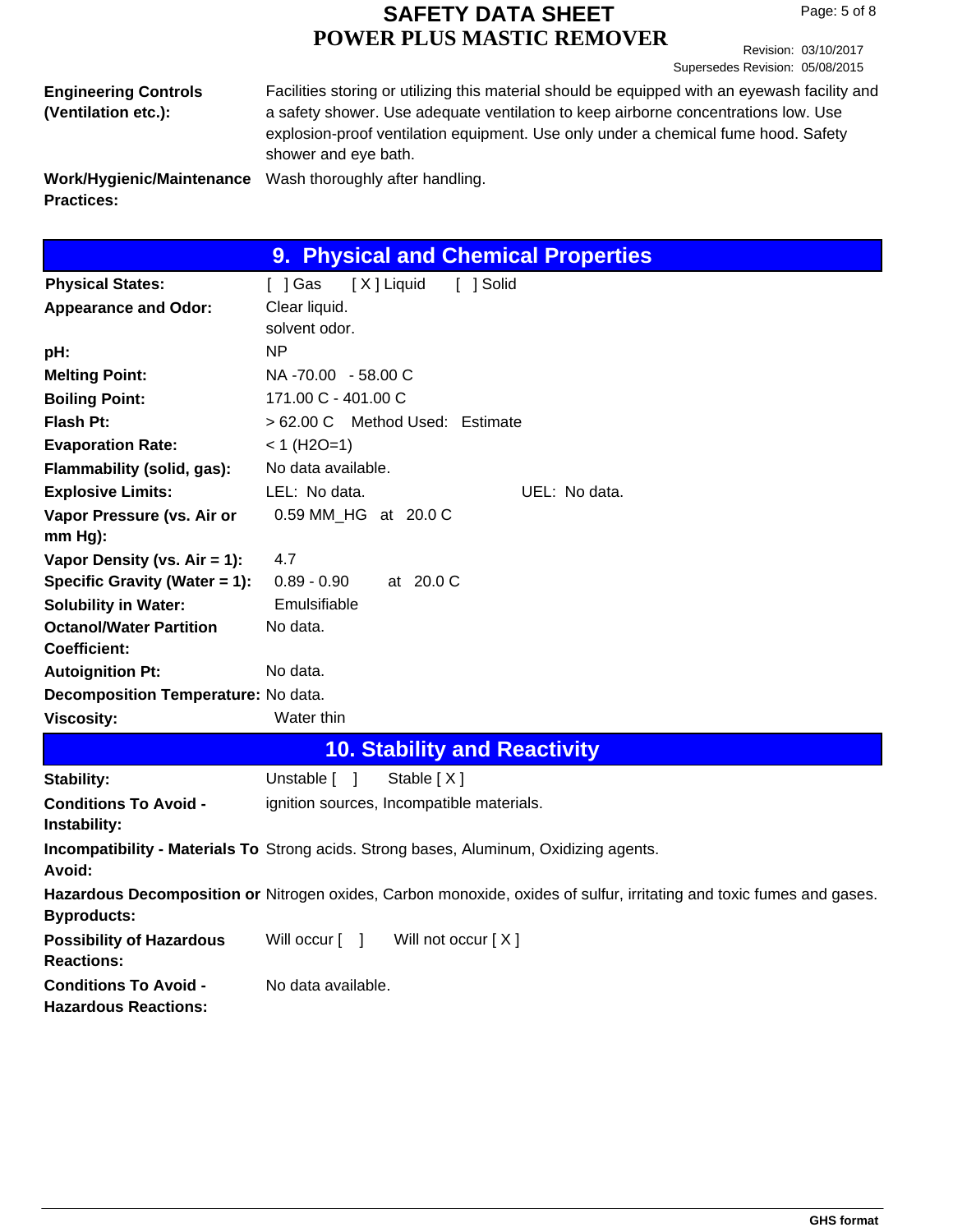Page: 6 of 8

|                                                                                                                                                                                                                                                                                                                                                                                                                                                                                                                                                                                                                                                                                                                                                                                                                                                                                                                                                                | <b>11. Toxicological Information</b>                                                                                                                                                                                                                                                                                                                                                                                                          |                                                                                                                                  |                                                                                                                                                             |             |                |             |  |
|----------------------------------------------------------------------------------------------------------------------------------------------------------------------------------------------------------------------------------------------------------------------------------------------------------------------------------------------------------------------------------------------------------------------------------------------------------------------------------------------------------------------------------------------------------------------------------------------------------------------------------------------------------------------------------------------------------------------------------------------------------------------------------------------------------------------------------------------------------------------------------------------------------------------------------------------------------------|-----------------------------------------------------------------------------------------------------------------------------------------------------------------------------------------------------------------------------------------------------------------------------------------------------------------------------------------------------------------------------------------------------------------------------------------------|----------------------------------------------------------------------------------------------------------------------------------|-------------------------------------------------------------------------------------------------------------------------------------------------------------|-------------|----------------|-------------|--|
|                                                                                                                                                                                                                                                                                                                                                                                                                                                                                                                                                                                                                                                                                                                                                                                                                                                                                                                                                                | Epidemiology: No information found.<br><b>Toxicological Information:</b><br>Teratogenicity: No information available. Reproductive Effects: Mutagenicity:<br>Neurotoxicity: Epidemiological studies involving petroleum refinery workers indicate<br>persons with routine exposure to petroleum or one of its constituents may be at an<br>increased risk to the development of benign neoplasms, digestive tract cancer, and skin<br>cancer. |                                                                                                                                  |                                                                                                                                                             |             |                |             |  |
| <b>Carcinogenicity/Other</b><br>Information:                                                                                                                                                                                                                                                                                                                                                                                                                                                                                                                                                                                                                                                                                                                                                                                                                                                                                                                   |                                                                                                                                                                                                                                                                                                                                                                                                                                               | California: Not listed.<br>NTP: Not listed.<br>IARC: Not listed. CAS# 64742-94-5: Not listed by ACGIH, IARC, NTP, or CA Prop 65. | CAS# 64742-47-8: Not listed by ACGIH, IARC, NTP, or CA Prop 65. CAS# 111-76-2:<br>ACGIH: A3 - Confirmed animal carcinogen with unknown relevance to humans. |             |                |             |  |
| CAS#                                                                                                                                                                                                                                                                                                                                                                                                                                                                                                                                                                                                                                                                                                                                                                                                                                                                                                                                                           |                                                                                                                                                                                                                                                                                                                                                                                                                                               | <b>Hazardous Components (Chemical Name)</b>                                                                                      | <b>NTP</b>                                                                                                                                                  | <b>IARC</b> | <b>ACGIH</b>   | <b>OSHA</b> |  |
| 64742-47-8                                                                                                                                                                                                                                                                                                                                                                                                                                                                                                                                                                                                                                                                                                                                                                                                                                                                                                                                                     |                                                                                                                                                                                                                                                                                                                                                                                                                                               | Hydrotreated light distillate (petroleum)                                                                                        | n.a.                                                                                                                                                        | n.a.        | A4             | n.a.        |  |
| 111-76-2                                                                                                                                                                                                                                                                                                                                                                                                                                                                                                                                                                                                                                                                                                                                                                                                                                                                                                                                                       | Ether EB}                                                                                                                                                                                                                                                                                                                                                                                                                                     | Ethanol, 2-Butoxy- {Ethylene glycol n-butyl ether, Glycol                                                                        | n.a.                                                                                                                                                        | 3           | A <sub>3</sub> | n.a.        |  |
| 9016-45-9                                                                                                                                                                                                                                                                                                                                                                                                                                                                                                                                                                                                                                                                                                                                                                                                                                                                                                                                                      | Poly(oxy-1,2-ethanediyl),<br>.alpha.-(nonylphenyl)-.omega.-hydr {Nonylphenol<br>Ethoxylate}                                                                                                                                                                                                                                                                                                                                                   |                                                                                                                                  | n.a.                                                                                                                                                        | n.a.        | n.a.           | n.a.        |  |
| 64742-94-5                                                                                                                                                                                                                                                                                                                                                                                                                                                                                                                                                                                                                                                                                                                                                                                                                                                                                                                                                     |                                                                                                                                                                                                                                                                                                                                                                                                                                               | Solvent naphtha (petroleum), Heavy arom.                                                                                         | n.a.                                                                                                                                                        | n.a.        | n.a.           | n.a.        |  |
|                                                                                                                                                                                                                                                                                                                                                                                                                                                                                                                                                                                                                                                                                                                                                                                                                                                                                                                                                                |                                                                                                                                                                                                                                                                                                                                                                                                                                               | <b>12. Ecological Information</b>                                                                                                |                                                                                                                                                             |             |                |             |  |
| Environmental: TERRESTRIAL FATE: Based on a recommended classification scheme,<br><b>General Ecological</b><br>Information:<br>an estimated Koc value of 67,, determined from an experimental log Kow and a<br>recommended regression-derived equation, indicates that ethylene glycol mono-n-butyl<br>ether is expected to have high mobility in soil. An estimated BCF value of 2.5 was<br>calculated for ethylene glycol mono-n-butyl ether, using an experimental log Kow of 0.83<br>and a recommended regression-derived equation. According to a recommended<br>classification scheme, this BCF value suggests that bioconcentration in aquatic<br>organisms is low.<br>Physical: No information found.<br>Other: An estimated BCF value of 2.5,, from an experimental log Kow, suggests that<br>ethylene glycol mono-n-butyl ether bioconcentration in aquatic organisms will be low,<br>according to a recommended classification scheme. ELIMINATION. |                                                                                                                                                                                                                                                                                                                                                                                                                                               |                                                                                                                                  |                                                                                                                                                             |             |                |             |  |
|                                                                                                                                                                                                                                                                                                                                                                                                                                                                                                                                                                                                                                                                                                                                                                                                                                                                                                                                                                |                                                                                                                                                                                                                                                                                                                                                                                                                                               | <b>13. Disposal Considerations</b>                                                                                               |                                                                                                                                                             |             |                |             |  |
| <b>Waste Disposal Method:</b><br>Chemical waste generators must determine whether a discarded chemical is classified<br>as a hazardous waste. US EPA guidelines for the classification determination are listed<br>in 40 CFR Parts 261. Additionally, waste generators must consult state and local<br>hazardous waste regulations to ensure complete and accurate classification.<br>RCRA P-Series: None listed.<br>RCRA U-Series: None listed. Empty container may be recycled or disposed of as solid<br>sanitary waste. Do not reuse container. Contact a licensed professional waste disposal<br>service to dispose of this material. Dissolve or mix the material with a combustible<br>solvent and burn in a chemical incinerator equipped with an afterburner and scrubber.                                                                                                                                                                            |                                                                                                                                                                                                                                                                                                                                                                                                                                               |                                                                                                                                  |                                                                                                                                                             |             |                |             |  |
|                                                                                                                                                                                                                                                                                                                                                                                                                                                                                                                                                                                                                                                                                                                                                                                                                                                                                                                                                                |                                                                                                                                                                                                                                                                                                                                                                                                                                               | <b>14. Transport Information</b>                                                                                                 |                                                                                                                                                             |             |                |             |  |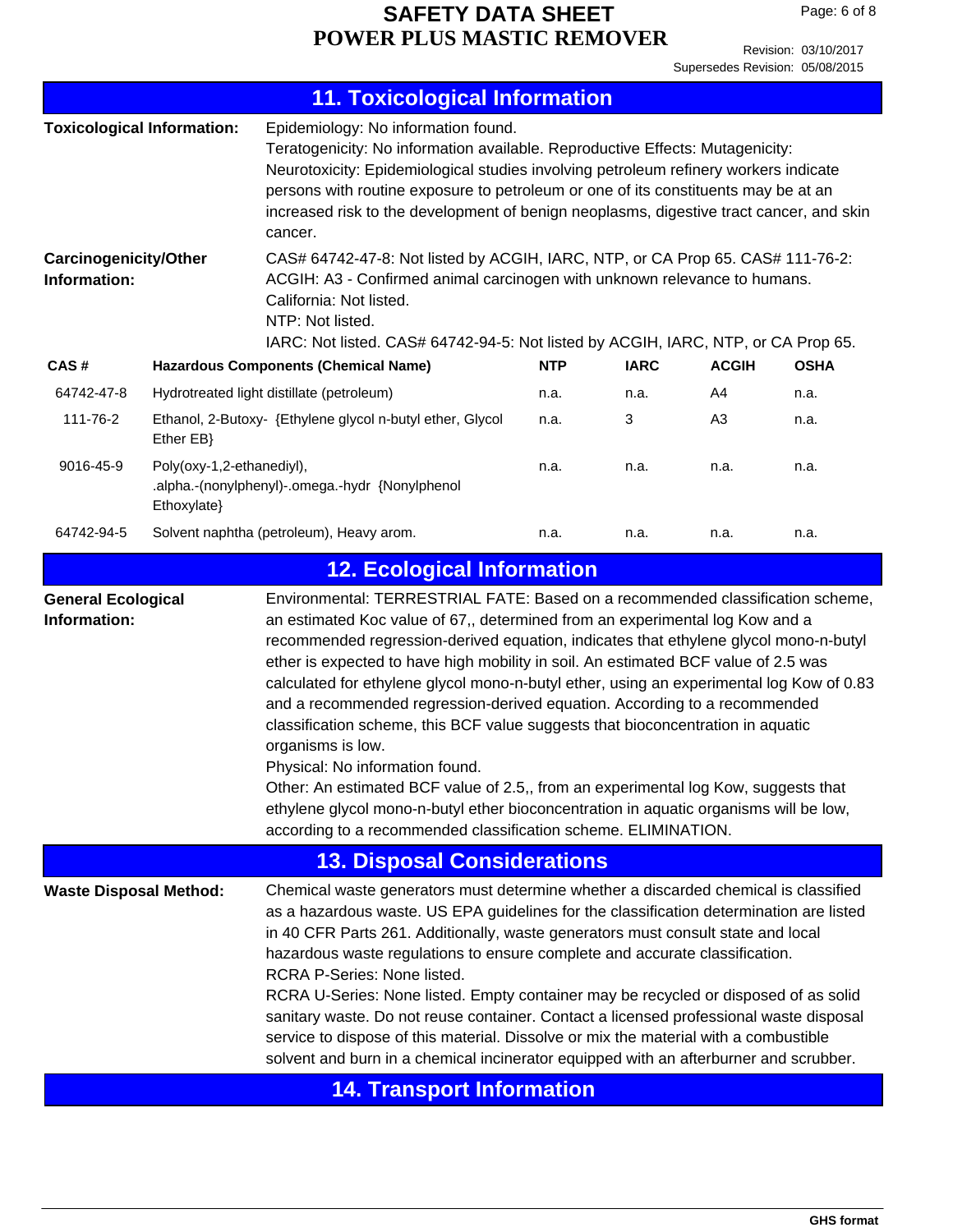Revision: 03/10/2017 Supersedes Revision: 05/08/2015

|                                                                       | <b>LAND TRANSPORT (US DOT):</b>                                                             |                                                                                                                                                                                                                                       |                                                                                           |                 |                    |  |  |
|-----------------------------------------------------------------------|---------------------------------------------------------------------------------------------|---------------------------------------------------------------------------------------------------------------------------------------------------------------------------------------------------------------------------------------|-------------------------------------------------------------------------------------------|-----------------|--------------------|--|--|
|                                                                       |                                                                                             | DOT Proper Shipping Name: Environmentally hazardous substance, liquid, n.o.s<br>(applies to single containers of more than 119 gallons -<br>smaller containers are not regulated)<br>NOT REGULATED FOR DOMESTIC TRANSPORT.            |                                                                                           |                 |                    |  |  |
| <b>DOT Hazard Class:</b><br><b>UN/NA Number:</b>                      |                                                                                             |                                                                                                                                                                                                                                       |                                                                                           |                 |                    |  |  |
| <b>LAND TRANSPORT (Canadian TDG):</b>                                 |                                                                                             |                                                                                                                                                                                                                                       |                                                                                           |                 |                    |  |  |
| <b>TDG Shipping Name:</b>                                             |                                                                                             | Environmentally hazardous substance, liquid, n.o.s<br>(applies to single containers of more than 119 gallons -<br>smaller containers are not regulated)<br>Not regulated under U.S. Department of Transportation regulations (29 CFR) |                                                                                           |                 |                    |  |  |
| AIR TRANSPORT (ICAO/IATA):                                            |                                                                                             |                                                                                                                                                                                                                                       |                                                                                           |                 |                    |  |  |
|                                                                       | <b>ICAO/IATA Shipping Name:</b>                                                             | Non-Hazardous for Air Transport: Non-hazardous for air transport.                                                                                                                                                                     |                                                                                           |                 |                    |  |  |
| <b>15. Regulatory Information</b>                                     |                                                                                             |                                                                                                                                                                                                                                       |                                                                                           |                 |                    |  |  |
| EPA SARA (Superfund Amendments and Reauthorization Act of 1986) Lists |                                                                                             |                                                                                                                                                                                                                                       |                                                                                           |                 |                    |  |  |
| CAS#<br>64742-47-8                                                    | <b>Hazardous Components (Chemical Name)</b><br>Hydrotreated light distillate (petroleum)    |                                                                                                                                                                                                                                       | S. 302 (EHS)<br>No                                                                        | S. 304 RQ<br>No | S. 313 (TRI)<br>No |  |  |
| 111-76-2                                                              | Glycol Ether EB}                                                                            | Ethanol, 2-Butoxy- {Ethylene glycol n-butyl ether,                                                                                                                                                                                    | No.                                                                                       | No              | Yes-Cat. N230      |  |  |
| 9016-45-9                                                             | Poly(oxy-1,2-ethanediyl),<br>.alpha.-(nonylphenyl)-.omega.-hydr {Nonylphenol<br>Ethoxylate} |                                                                                                                                                                                                                                       | No                                                                                        | No              | No                 |  |  |
| 64742-94-5                                                            | Solvent naphtha (petroleum), Heavy arom.                                                    |                                                                                                                                                                                                                                       | No                                                                                        | No              | <b>No</b>          |  |  |
| CAS#                                                                  | <b>Hazardous Components (Chemical Name)</b>                                                 |                                                                                                                                                                                                                                       | <b>Other US EPA or State Lists</b>                                                        |                 |                    |  |  |
| 64742-47-8                                                            | Hydrotreated light distillate (petroleum)                                                   |                                                                                                                                                                                                                                       | CAA HAP, ODC: No; CWA NPDES: No; TSCA: Yes -<br>Inventory; CA PROP.65: No                 |                 |                    |  |  |
| 111-76-2                                                              | Ethanol, 2-Butoxy- {Ethylene glycol n-butyl ether,<br>Glycol Ether EB}                      |                                                                                                                                                                                                                                       | CAA HAP, ODC: Yes - Cat.; CWA NPDES: No; TSCA: Yes -<br>Inventory; CA PROP.65: No         |                 |                    |  |  |
| 9016-45-9                                                             | Poly(oxy-1,2-ethanediyl),<br>.alpha.-(nonylphenyl)-.omega.-hydr {Nonylphenol<br>Ethoxylate} |                                                                                                                                                                                                                                       | CAA HAP, ODC: No; CWA NPDES: No; TSCA: Yes -<br>Inventory, 8A PAIR, 12(b); CA PROP.65: No |                 |                    |  |  |
| 64742-94-5                                                            | Solvent naphtha (petroleum), Heavy arom.                                                    |                                                                                                                                                                                                                                       | CAA HAP, ODC: No; CWA NPDES: No; TSCA: Yes -<br>Inventory; CA PROP.65: No                 |                 |                    |  |  |

## **16. Other Information**

**1**

**0 2**

**B**

| <b>Revision Date:</b>        | 03/10/2017          |  |  |
|------------------------------|---------------------|--|--|
| <b>Hazard Rating System:</b> | <b>HEALTH</b>       |  |  |
|                              | <b>FLAMMABILITY</b> |  |  |
|                              | <b>PHYSICAL</b>     |  |  |
|                              | <b>PPE</b>          |  |  |

**HMIS:**

**Additional Information About** No data available.

**This Product:**

**Company Policy or Disclaimer:**

THE INFORMATION CONTAINED HEREIN is based upon available information at the time of preparation and is believed to be accurate but is not warranted to be so. Users are advised to confirm in advance of need that the information is current, applicable and